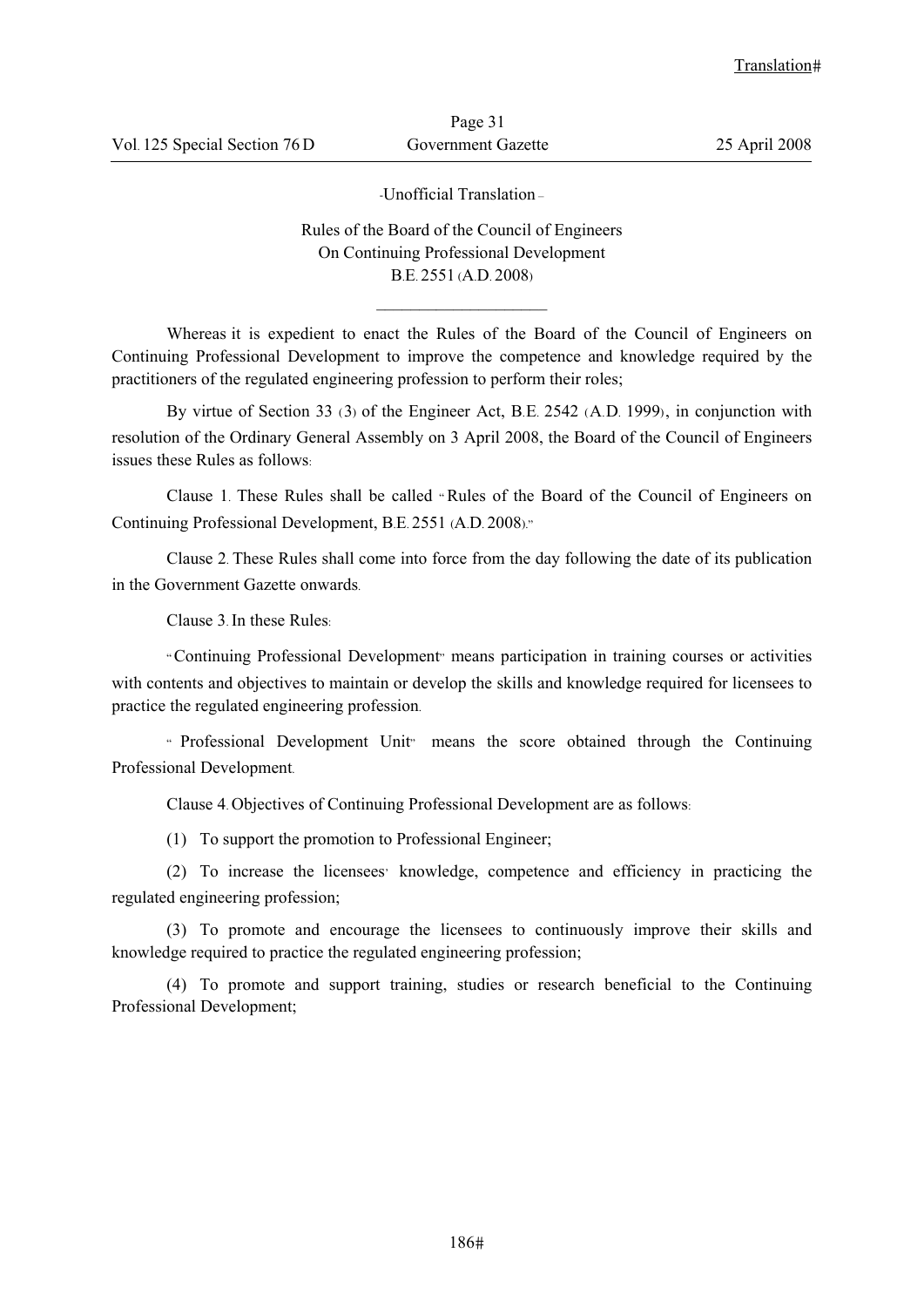(5) To encourage an exchange of knowledge and experiences among persons granted with licenses to practice the regulated engineering profession; and

(6) To guarantee and strengthen confidence in the provision of professional services.

Clause 5. Licensees wishing to use the Continuing Professional Development to support their promotion into Professional Engineers shall obtain the Professional Development Units not less than that required by the Council of Engineers.

Clause 6. There are two types of Continuing Professional Development from which participants will obtain the Professional Development Units as follows:

(1) Standard courses or activities, such as lectures, training, meetings, seminars, or other similar events held by the Council of Engineers or organizations endorsed by the Council of Engineers; and

(2) Customized course or activities, including participation in courses or activities other than those under (1), provided such courses or activities have the objective to improve the participants' knowledge in practicing the regulated engineering profession and can be applied to practicing the regulated engineering profession.

Clause 7. Any organization wishing to apply for the Council of Engineers' approval to hold the standard courses or activities shall be a juristic person and meet all qualifications required by the Council of Engineers.

Application for approval shall comply with the rules and procedures required by the Council of Engineers.

Clause 8. For any licensee participating in customized courses or activities, if he/she wishes to earn the Professional Development Units, he/she has to submit an application for evaluation of Professional Development Units to the Council of Engineers Office along with the following documents:

- (1) Details of the courses or activities; and
- (2) Written materials of the courses or activities.

Rules and procedures for determining the Professional Development Units in accordance with the announcement of the Council Engineers.

Clause 9. The Council of Engineers shall consider granting the Professional Development Units for customized courses or activities based on the following characteristics:

(1) Having clear objectives and goals to maintain, improve and expand the licensee's skills and knowledge;

(2) Up-to-date contents;